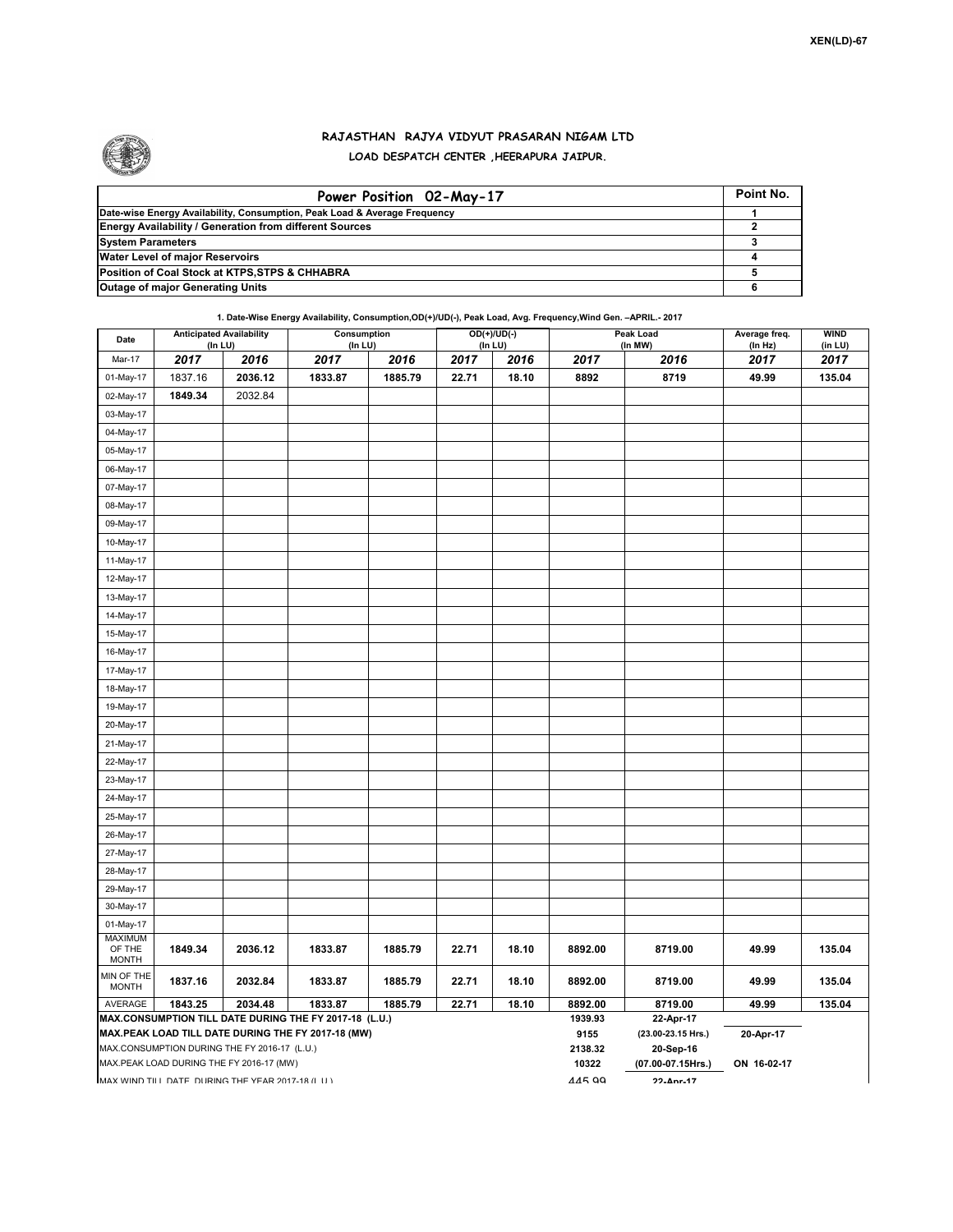| (In LU)  |                                                                       |                 |                             |                    |  |  |  |  |  |
|----------|-----------------------------------------------------------------------|-----------------|-----------------------------|--------------------|--|--|--|--|--|
| S.No.    | Sources Available to Rajasthan / Installed                            | Prior           | Prior                       | Actual             |  |  |  |  |  |
|          | Capacity as on 30.09.2016                                             |                 | assessment of assessment of | Energy             |  |  |  |  |  |
|          | (In MW)                                                               | Avail. For next | Avail.                      | Received           |  |  |  |  |  |
|          |                                                                       | <b>Day</b>      | 1-May-17                    |                    |  |  |  |  |  |
| 1        | KTPS (1240/1240)                                                      | 176.00          | 170.00                      | 154.66             |  |  |  |  |  |
| 2        | STPS (1500/1500)                                                      | 55.00           | 55.00                       | 51.25              |  |  |  |  |  |
| 3        | DHOLPUR GAS CCPP (330/330)                                            | 0.00            | 0.00                        | 0.00               |  |  |  |  |  |
| 4        | RAMGARH (273.5/273.5)                                                 | 10.00           | 48.00                       | 31.34              |  |  |  |  |  |
| 5        | RAPP-A(200/200)                                                       | 0.00            | 0.00                        | 0.00               |  |  |  |  |  |
| 6        | MAHI (140/140)                                                        | 0.00            | 0.00                        | 0.74               |  |  |  |  |  |
| 7        | CHAMBAL (RPS+JS) (135.5/271)<br>GIRAL LIGNITE (250/250)               | 0.00            | 0.00                        | 3.44               |  |  |  |  |  |
| 8<br>9   | CHHABRA TPS 1000/1000)                                                | 0.00<br>218.00  | 0.00<br>218.00              | 0.00<br>204.70     |  |  |  |  |  |
| 10       | ADANI (TPS) + KALISINDH (TPS)                                         | 342.00          | 342.00                      | 340.57             |  |  |  |  |  |
|          | (1200+1200/1320+1200)                                                 |                 |                             |                    |  |  |  |  |  |
| 11       | WIND FARM (3980.40/4119.15)                                           | 140.00          | 80.00                       | 135.04             |  |  |  |  |  |
| 12       | SOLAR POWER(737.70/1295.70)                                           | 0.00            | 0.00                        | 0.04               |  |  |  |  |  |
| 13       | CAPTIVE POWER PLANTS                                                  | 0.00            | 0.00                        | 0.00               |  |  |  |  |  |
| 14       | REGIONAL (INTRA STATE) O.A. (VLTPS)                                   | 0.00            | 0.00                        | 0.00               |  |  |  |  |  |
| 15       | OPEN ACCESS                                                           | $-58.30$        | $-52.34$                    | $-53.05$           |  |  |  |  |  |
| 16<br>17 | BIOMASS - (101.95/119.25)<br>BARSINGHSAR LTPS(250/250)                | 7.00<br>26.00   | 6.00<br>48.00               | 7.28<br>33.58      |  |  |  |  |  |
| 18       | RAJWEST (1080/1080)                                                   | 202.00          | 197.00                      | 175.67             |  |  |  |  |  |
|          | <b>TOTAL (A): 1-18</b>                                                | 1117.70         | 1111.66                     | 1085.26            |  |  |  |  |  |
| 19       | <b>BBMB COMPLEX</b>                                                   |                 |                             |                    |  |  |  |  |  |
|          | a) BHAKRA(230.79/1516.3)                                              | 27.91           | 27.32                       | 27.23              |  |  |  |  |  |
|          | b) DEHAR (198/990)                                                    | 16.39           | 16.26                       | 16.39              |  |  |  |  |  |
|          | c) PONG (231.66/396)                                                  | 15.43           | 14.71                       | 14.71              |  |  |  |  |  |
|          | TOTAL: a TO c                                                         | 59.74           | 58.29                       | 58.32              |  |  |  |  |  |
| 20       | <b>CENTRAL STATIONS</b>                                               |                 |                             |                    |  |  |  |  |  |
|          | d) SINGRAULI (300/2000)                                               | 77.59           | 75.34                       | 73.49              |  |  |  |  |  |
|          | e) RIHAND<br>(310.24/3000)<br>f) UNCHAHAR-I(20/420)                   | 89.10<br>0.76   | 88.87<br>3.86               | 88.80<br>3.77      |  |  |  |  |  |
|          | q) UNCHAHAR-II& III(61/630)                                           | 3.13            | 14.26                       | 15.45              |  |  |  |  |  |
|          | h) INDIRA GANDHI STPS(JHAJHAR) 0.00/1500)                             | 0.00            | 0.37                        | 1.92               |  |  |  |  |  |
|          | i) NCTPS DADRI St-II (43.22/980) + DADRI-TH                           | 0.88            | 4.66                        | 4.80               |  |  |  |  |  |
|          | j) DADRI GAS (77/830)                                                 | 4.01            | 3.85                        | 3.80               |  |  |  |  |  |
|          | k) ANTA<br>(83.07/419)                                                | 0.00            | 0.00                        | 0.00               |  |  |  |  |  |
|          | I) AURAIYA<br>(61.03/663)                                             | 0.00            | 0.00                        | 0.00               |  |  |  |  |  |
|          | m) NAPP<br>(44/440)                                                   | 11.32           | 11.26                       | 11.26              |  |  |  |  |  |
|          | $n)$ RAPP-B<br>(125/440)                                              | 31.09           | 31.09                       | 31.09              |  |  |  |  |  |
|          | o) RAPP-C<br>(88/440)<br>p) SALAL<br>(20.36/690)                      | 24.13<br>3.69   | 24.13<br>3.60               | 24.13<br>3.84      |  |  |  |  |  |
|          | (70.37/720)<br>q) URI                                                 | 17.91           | 17.91                       | 17.91              |  |  |  |  |  |
|          | r) TANAKPUR<br>(10.86/94)                                             | 0.45            | 0.54                        | 0.63               |  |  |  |  |  |
|          | s) CHAMERA - (105.84/540)                                             | 15.68           | 14.50                       | 14.50              |  |  |  |  |  |
|          | t) CHAMERA-II (29.01/300)                                             | 6.34            | 6.99                        | 7.08               |  |  |  |  |  |
|          | u) CHAMERA-III (25.21/231)                                            | 4.69            | 4.69                        | 4.86               |  |  |  |  |  |
|          | v) DHAULIGANGA (27/280)                                               | 2.47            | 2.47                        | 2.47               |  |  |  |  |  |
|          | w) DULHASTI (42.42/390)                                               | 12.09           | 12.09                       | 12.09              |  |  |  |  |  |
|          | x) SEWA (13/120)                                                      | 3.72<br>21.41   | 3.72<br>24.59               | 3.72<br>23.34      |  |  |  |  |  |
|          | y) NJPC (112.00/1500) + RAMPUR(31.808/412.02)                         |                 |                             |                    |  |  |  |  |  |
|          | z) TEHRI (75/1000)<br>aa) KOTESHWR (33.44/400) + PARBATI3 (56.73/520) | 4.72<br>8.78    | 4.63<br>8.78                | 4.63<br>12.75      |  |  |  |  |  |
|          | ab) TALA                                                              | 0.71            | 0.72                        | 0.72               |  |  |  |  |  |
|          | ac) MUNDRA UMPP (380/4000)                                            | 54.48           | 49.92                       | 49.92              |  |  |  |  |  |
|          | ad) SASAN (372/3960)                                                  | 84.16           | 83.25                       | 83.25              |  |  |  |  |  |
|          | ae) FRKKA+KHLGN+TLCHR (70.18/3940)                                    | 25.63           | 22.58                       | 15.99              |  |  |  |  |  |
|          | af) URS POWER(DADRI TH-I)                                             | 0.00            | 0.00                        | 0.00               |  |  |  |  |  |
|          | TOTAL SCHEDULE(a TO af)                                               | 568.69          | 576.97                      | 574.54             |  |  |  |  |  |
|          | LOSSES                                                                | $-20.93$        | $-24.22$                    | $-23.25$           |  |  |  |  |  |
| 21       | NET SCHEDULED<br>BILATERAL (REG.) EXCL. BANKING                       | 547.76<br>11.43 | 552.75                      | 551.29<br>11.90    |  |  |  |  |  |
| 22       | BANKING                                                               | 0.00            | 11.87<br>0.00               | 0.00               |  |  |  |  |  |
| 23       | BILATERAL(INTER-REG.). EXCLUDING (ISOA &                              | 114.56          | 104.89                      | 109.99             |  |  |  |  |  |
|          | <b>BANKING)</b>                                                       |                 |                             |                    |  |  |  |  |  |
| 24       | INTER STATE OPEN ACCESS (BILATERAL+IEX)                               | 58.30           | 52.34                       | 53.05              |  |  |  |  |  |
|          |                                                                       |                 |                             |                    |  |  |  |  |  |
| 25       | INDIAN ENERGY EXCHANGE                                                | $-0.40$         | $-0.33$                     | $-0.33$            |  |  |  |  |  |
|          | TOTAL(B): (19 TO 25)                                                  | 731.64          | 725.50                      | 725.90             |  |  |  |  |  |
|          | TOTAL GENERATION (A +B) : 1 TO 25                                     |                 |                             | 1811.16            |  |  |  |  |  |
|          | OVER DRAWAL (+)/UNDER DRAWAL (-)<br><b>GRAND TOTAL</b>                | 1849.34         |                             | 22.71              |  |  |  |  |  |
|          | LAST YEAR                                                             | 2032.84         | 1837.16<br>2036.12          | 1833.87<br>1885.79 |  |  |  |  |  |
|          |                                                                       |                 |                             |                    |  |  |  |  |  |

## **2.Anticipated Availability/Generation From Different Sources**